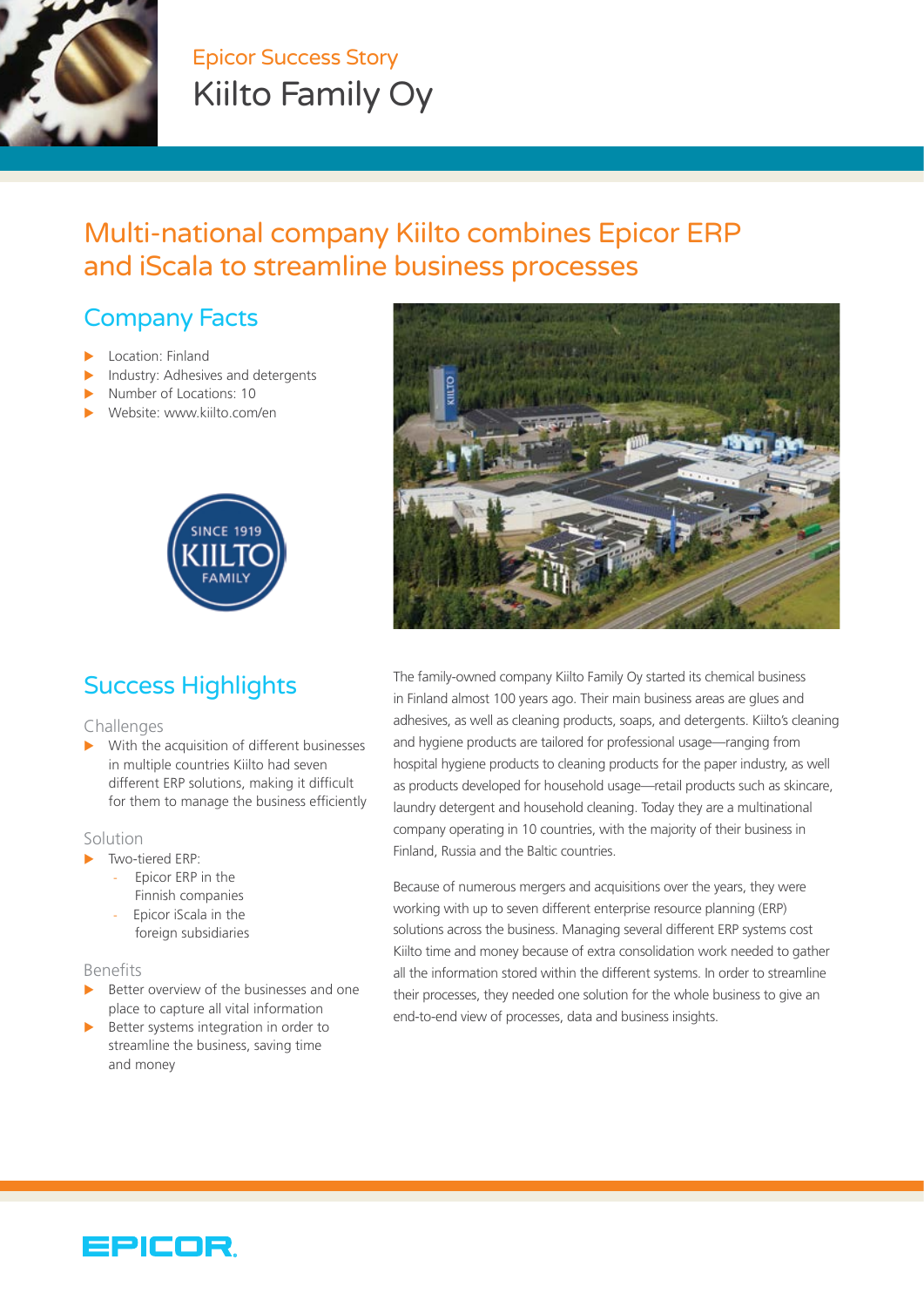

### Improving the daily efficiency

Kiilto has been using Epicor ERP as the master database for product data in Finland since 2011. The system is used to manage the Finnish head office business processes, and it has been integrated with the Epicor iScala ERP solution, which they have been using for about 15 years in the businesses in Sweden, Russia and CIS, the Baltic countries, Poland and Ukraine.

"By combining Epicor ERP and iScala as a two-tiered ERP solution, all the information is gathered in one place," says Ville Kenttä, ICT service manager for Kiilto Family Oy. "This has helped us to meet our business challenges and increase opportunities to grow by unifying data, which has enabled us to set internal benchmarks. For example, if one company has a particularly good process in place, we can easily replicate it across the business. The flexibility of the two-tiered solution has been very valuable to us as we have various options when it comes to reporting on stock and project status."

"We chose Epicor ERP for our head office because of its innovative architecture and its ease of use concerning integration," says Kenttä. "We have over 100 integrations into Epicor ERP, with warehouse handling being one of the most valuable features."

The warehouse handling feature with voice-directed picking, integrated with Optiscan—a voice-based user interface which allows users to communicate with systems—has helped increase the efficiency of the business. The forklift drivers have headsets connected to Epicor ERP and the system sends out a pick list to tell the driver which items they should retrieve. They then get the delivery document printed, the goods are sent out, and the customer receives the invoice the day after.

"The voice-directed picking has improved our day-to-day work immensely. The automation saves us time and administrative office work and thus reduces manual work," says Kenttä. "With the help of the system, we have increased our growth by improving our lean production and saving money by reducing the amount of errors made whilst picking stock. Another great feature is QlikView, a data visualization and business intelligence tool that is connected to Epicor ERP and iScala. It provides us with up-to-date status reports as well as the various dimensions and viewing options that we need for management reporting."

### High-quality products, R&D, and customer satisfaction

Kenttä describes the market situation in Europe as "fierce." In order to meet customer demands, the business needs to deliver its products fast.

"If a customer puts in an order today, they will receive the product the same day or the day after at the latest. Whilst this is demanding in terms of logistics, our ERP solution makes this process smooth and easier to manage across locations. It also gives us a competitive advantage and enables us to increase the level of customer satisfaction."

Kenttä summarises his customer demands as "flexible"—by which he means that demands can shift from one product line to another, from a small to a large quantity, and with variable delivery requirements. Delivering on this flexibility is one of the most important aspects of Kiilto's business growth. The business provides that flexibility by producing and delivering high-quality products quickly and reliably.

"By combining Epicor ERP and iScala as a two-tiered ERP solution, all the information is gathered in one place.This has helped us to meet our business challenges and increase opportunities to grow."

Ville Kenttä, ICT Service Manager | Kiilto Family Oy